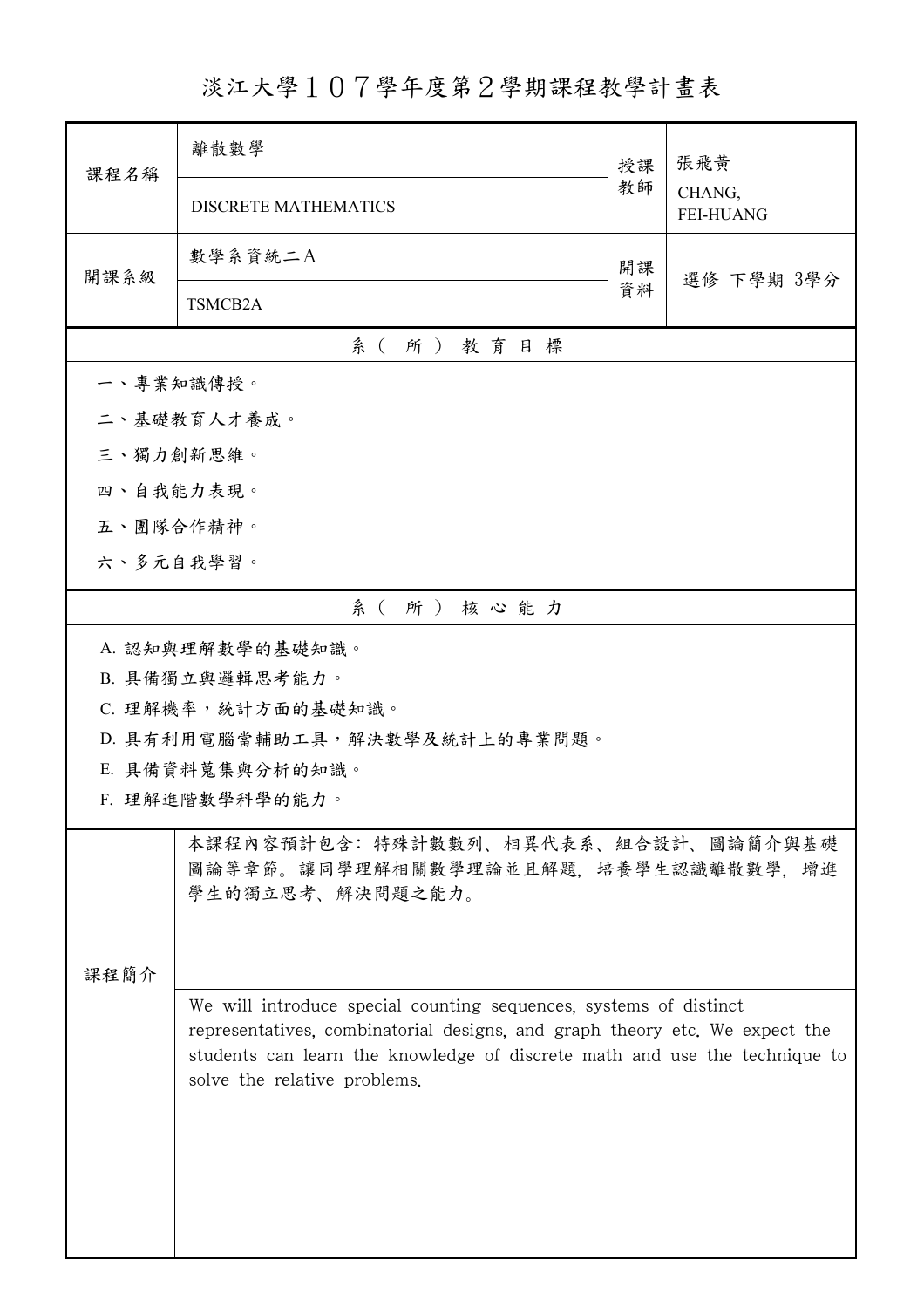本課程教學目標與目標層級、系(所)核心能力相關性 一、目標層級(選填): (一)「認知」(Cognitive 簡稱C)領域:C1 記憶、C2 瞭解、C3 應用、C4 分析、 C5 評鑑、C6 創造 (二)「技能」(Psychomotor 簡稱P)領域:P1 模仿、P2 機械反應、P3 獨立操作、 P4 聯結操作、P5 自動化、P6 創作 (三)「情意」(Affective 簡稱A)領域:A1 接受、A2 反應、A3 重視、A4 組織、 A5 內化、A6 實踐 二、教學目標與「目標層級」、「系(所)核心能力」之相關性:

 (一)請先將課程教學目標分別對應前述之「認知」、「技能」與「情意」的各目標層級, 惟單項教學目標僅能對應C、P、A其中一項。

 (二)若對應「目標層級」有1~6之多項時,僅填列最高層級即可(例如:認知「目標層級」 對應為C3、C5、C6項時,只需填列C6即可,技能與情意目標層級亦同)。

 (三)再依據所訂各項教學目標分別對應其「系(所)核心能力」。單項教學目標若對應 「系(所)核心能力」有多項時,則可填列多項「系(所)核心能力」。

(例如:「系(所)核心能力」可對應A、AD、BEF時,則均填列。)

| 序            |                                                             |                                                                                                                                   | 相關性            |           |  |  |
|--------------|-------------------------------------------------------------|-----------------------------------------------------------------------------------------------------------------------------------|----------------|-----------|--|--|
| 號            | 教學目標(中文)                                                    | 教學目標(英文)                                                                                                                          | 目標層級           | 系(所)核心能力  |  |  |
| $\mathbf{1}$ | 讓同學理解相關數學理論並且解<br>题, 培養學生認識離散數學, 增進<br>學生的獨立思考、解決問題之能<br>力。 | We expect the students can<br>learn the knowledge of<br>discrete math and use the<br>technique to solve the<br>relative problems. | A <sub>5</sub> | AB        |  |  |
|              | 教學目標之教學方法與評量方法                                              |                                                                                                                                   |                |           |  |  |
| 序<br>號       | 教學目標                                                        | 教學方法                                                                                                                              |                | 評量方法      |  |  |
| $\mathbf{1}$ | 讓同學理解相關數學理論並且解<br>疑, 培養學生認識離散數學, 增進<br>學生的獨立思考、解決問題之能<br>力。 | 講述、討論、問題解決                                                                                                                        |                | 紙筆測驗、上課表現 |  |  |
|              |                                                             |                                                                                                                                   |                |           |  |  |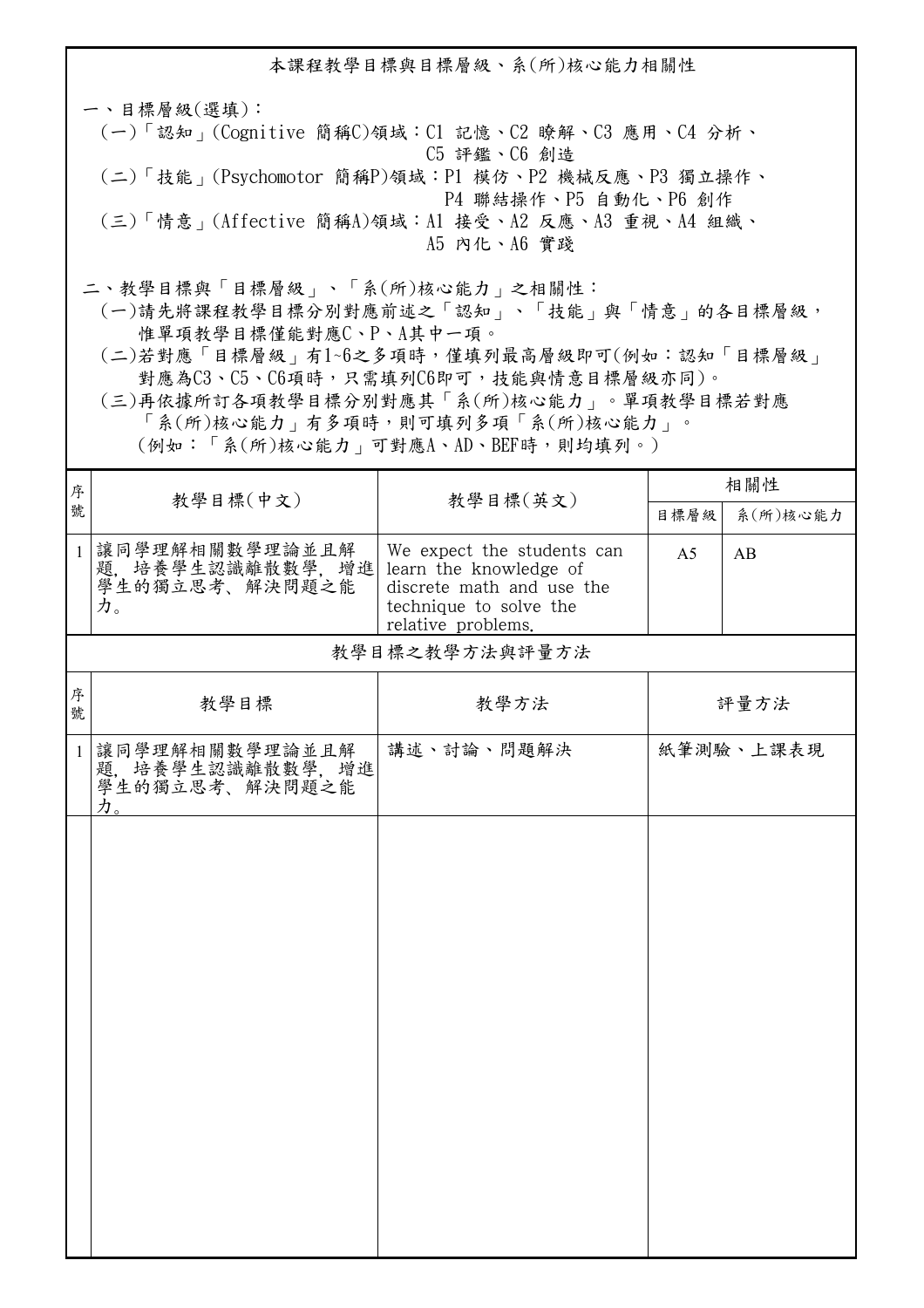| 本課程之設計與教學已融入本校校級基本素養        |                             |                                     |                                              |    |  |
|-----------------------------|-----------------------------|-------------------------------------|----------------------------------------------|----|--|
| 淡江大學校級基本素養                  |                             |                                     | 內涵說明                                         |    |  |
| 全球視野<br>$\langle \ \rangle$ |                             |                                     | 培養認識國際社會變遷的能力,以更寬廣的視野了解全球化<br>的發展。           |    |  |
| 資訊運用<br>$\langle \ \rangle$ |                             |                                     | 熟悉資訊科技的發展與使用,並能收集、分析和妥適運用資<br>訊。             |    |  |
|                             | 洞悉未來<br>$\langle \ \rangle$ |                                     | 瞭解自我發展、社會脈動和科技發展,以期具備建構未來願<br>景的能力。          |    |  |
| 品德倫理<br>$\langle$ $\rangle$ |                             |                                     | 了解為人處事之道,實踐同理心和關懷萬物,反省道德原則<br>的建構並解決道德爭議的難題。 |    |  |
| 獨立思考                        |                             |                                     | 鼓勵主動觀察和發掘問題,並培養邏輯推理與批判的思考能<br>力。             |    |  |
| 樂活健康<br>$\langle \ \rangle$ |                             |                                     | 注重身心靈和環境的和諧,建立正向健康的生活型態。                     |    |  |
|                             | 團隊合作                        |                                     | 體察人我差異和增進溝通方法,培養資源整合與互相合作共<br>同學習解決問題的能力。    |    |  |
| 美學涵養<br>$\langle \ \rangle$ |                             |                                     | 培養對美的事物之易感性,提升美學鑑賞、表達及創作能<br>力。              |    |  |
|                             |                             |                                     | 授課進度表                                        |    |  |
| 週<br>欤                      | 日期起訖                        |                                     | 內 容 (Subject/Topics)                         | 備註 |  |
|                             | $108/02/18$ ~<br>108/02/24  | Special counting sequence           |                                              |    |  |
| 2                           | $108/02/25$ ~<br>108/03/03  | Special counting sequence           |                                              |    |  |
| 3                           | $108/03/04$ ~<br>108/03/10  | Systems of distinct representatives |                                              |    |  |
| $\overline{4}$              | $108/03/11$ ~<br>108/03/17  | Systems of distinct representatives |                                              |    |  |
| 5                           | $108/03/18$ ~<br>108/03/24  | Combinatorial designs               |                                              |    |  |
| 6                           | $108/03/25$ ~<br>108/03/31  | Combinatorial designs               |                                              |    |  |
| 7                           | $108/04/01$ ~<br>108/04/07  | Introduction to graph theory        |                                              |    |  |
| 8                           | $108/04/08$ ~<br>108/04/14  | Introduction to graph theory        |                                              |    |  |
| 9                           | $108/04/15$ ~<br>108/04/21  | Introduction to graph theory        |                                              |    |  |
| 10                          | $108/04/22$ ~<br>108/04/28  | 期中考試週                               |                                              |    |  |
| 11                          | $108/04/29$ ~<br>108/05/05  | More on graph theory                |                                              |    |  |
| 12                          | $108/05/06$ ~<br>108/05/12  | More on graph theory                |                                              |    |  |
|                             |                             |                                     |                                              |    |  |